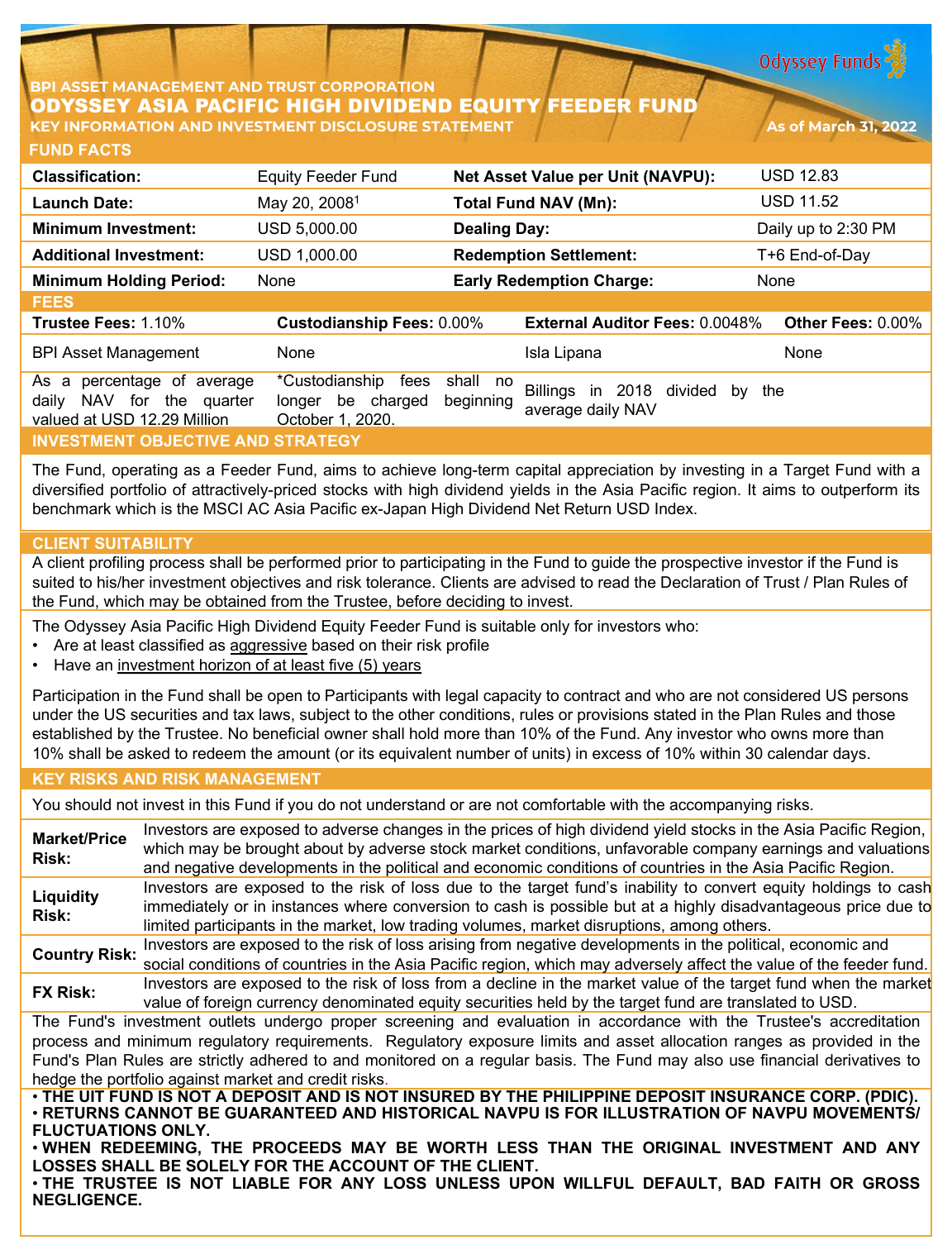### **FUND PERFORMANCE AND STATISTICS AS OF MARCH 31, 2022**

(Purely for reference purposes and is not a guarantee of future results)



Fund -1.38 -0.93 2.23 1.18 11.37 28.30 Benchmark 2.16 2.76 5.87 2.39 41.76 105.57

Fund 1.18 21.93 3.66 2.95 3.97 1.81 Benchmark 2.39 29.32 12.34 8.28 10.55 5.33

Fund -0.93 8.64 2.05 11.24 -9.01 20.33 Benchmark 2.76 7.43 19.55 20.14 -14.23 37.63

**1 mo 3 mos 6 mos 1YR 3YRS S.I**

**1YR 2YRS 3YRS 4YRS 5YRS S.I**

**YTD 2021 2020 2019 2018 2017**

| <b>NAVPU</b> over the past 12 months |       |
|--------------------------------------|-------|
| Highest                              | 13.65 |
| Lowest                               | 12.04 |
| <b>STATISTICS</b>                    |       |
| Portfolio Beta                       | 0.83  |
| Volatility, Past 1 Year (%) 3        | 14.07 |
| Sharpe Ratio <sup>4</sup>            | 0.08  |
| Information Ratio <sup>5</sup>       | -0 14 |

<sup>1</sup>The fund was originally launched as Odyssey Asia Pacific High Dividend Equity Fund. It was converted into a feeder fund last October 1, 2020.

2Returns are net of fees.

3Measures the degree to which the Fund fluctuates vis-à-vis its average return over a period of time.

4Used to characterize how well the return of a Fund compensates the investor for the level of risk taken. The higher the number, the better.

5Measures reward-to-risk efficiency of the portfolio relative to the benchmark. The higher the number, the higher the reward per unit of risk.

\*Declaration of Trust is available upon request through your branch of account.

# **PORTFOLIO COMPOSITION**

**CUMULATIVE PERFORMANCE (%) 2**

**ANNUALIZED PERFORMANCE (%) 2**

**CALENDAR YEAR PERFORMANCE (%) 2**

| <b>Allocation</b>                      | % of Fund        |
|----------------------------------------|------------------|
| <b>Target Fund</b>                     | 99.62            |
| Cash                                   | 1.33             |
| Time deposits and money market         |                  |
| Other receivables - net of liabilities | $-0.95$          |
| <b>Top Five Sector Holdings</b>        | % of Target Fund |
| Financials                             | 31.0             |
| Information Technology                 | 23.3             |
| <b>Real Estate</b>                     | 7.4              |
| <b>Communication Services</b>          | 7.2              |
| <b>Consumer Staples</b>                | 6.9              |
| <b>Top Five Country Weightings</b>     | % of Target Fund |
| Australia                              | 23.4             |
| China                                  | 20.6             |
| Taiwan                                 | 14.9             |
| Hong Kong                              | 11.8             |
| Korea                                  | 9.6              |

# **TOP TEN HOLDINGS**

| <b>Name</b>                                     | % of Target<br>Fund |
|-------------------------------------------------|---------------------|
| Taiwan Semiconductor Manufacturing<br>Co., Ltd. | 9.2                 |
| Samsung Electronics Co., Ltd.                   | 6.6                 |
| Infosys Limited                                 | 2.9                 |
| AIA Group Limited                               | 2.5                 |
| Mapletree Logistics Trust                       | 2.5                 |
| China Merchants Bank Co., Ltd.                  | 2.5                 |
| China Construction Bank Corporation             | 2.3                 |
| Netease Inc                                     | 2.3                 |
| Coles Group Ltd.                                | 2.3                 |
| Rio Tinto Limited                               | 2.3                 |
|                                                 |                     |

# **RELATED PARTY TRANSACTIONS\***

The Fund has no transactions and outstanding investments with entities related to BPI Asset Management and Trust Corporation (BPI AMTC).

\* Related party in accordance with BPI AMTC's internal policy.

For more information, you may contact us at (632) 8580-**AMTC** (2682),

email us at bpi\_asset\_management@bpi.com.ph or visit our website, www.bpiassetmanagement.com.